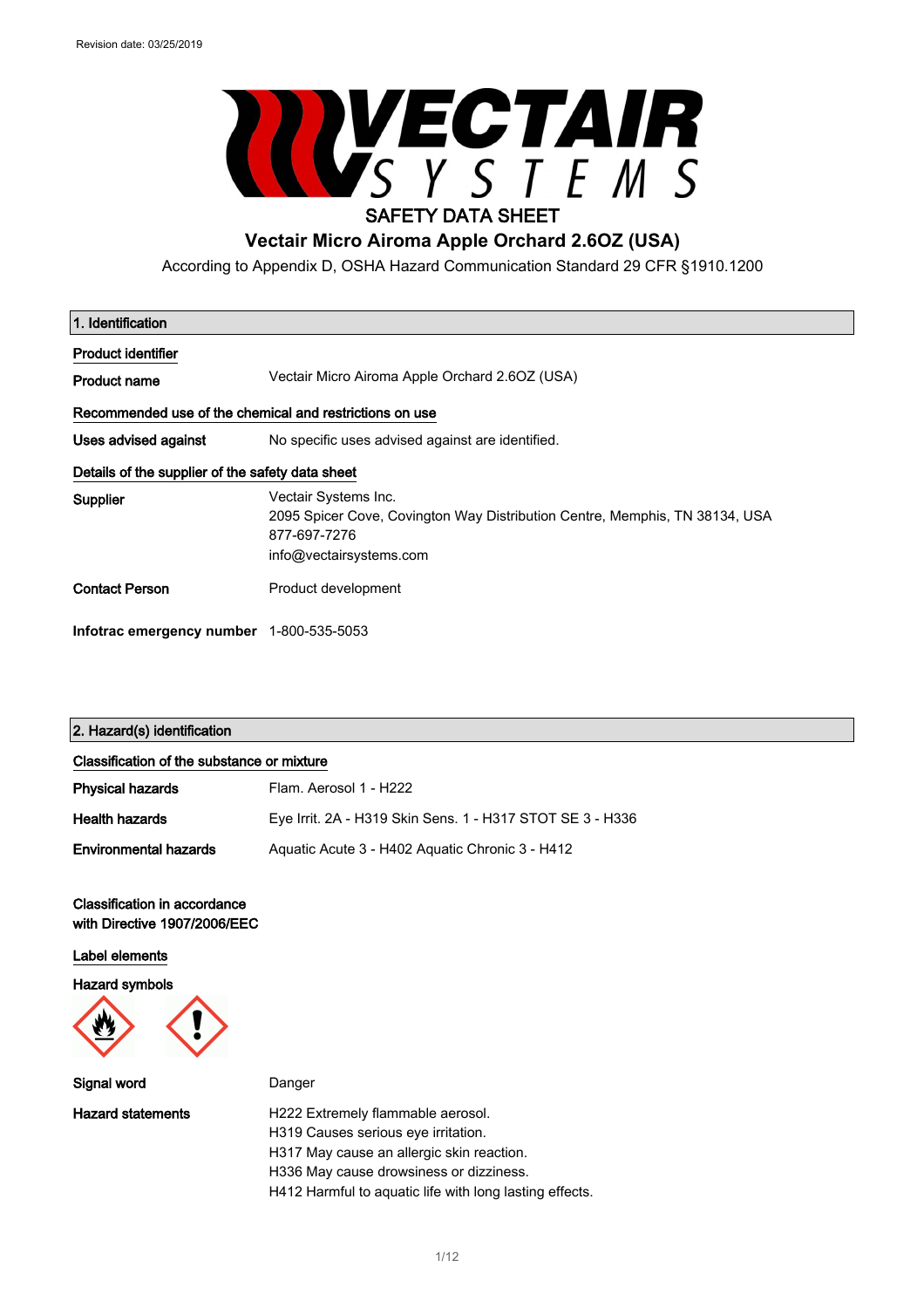| <b>Precautionary statements</b> | P210 Keep away from heat, sparks, open flames and hot surfaces. No smoking.<br>P211 Do not spray on an open flame or other ignition source.<br>P251 Pressurized container: Do not pierce or burn, even after use<br>P261 Avoid breathing vapor/spray.<br>P337+P313 If eye irritation persists: Get medical advice/attention.<br>P332+P313 If skin irritation occurs: Get medical advice/attention.<br>P305+P351+P338 If in eyes: Rinse cautiously with water for several minutes. Remove contact<br>lenses, if present and easy to do. Continue rinsing.<br>P304+P340 If inhaled: Remove person to fresh air and keep comfortable for breathing.<br>P412 Do not expose to temperatures exceeding 50°C/122°F.<br>P501 Dispose of contents/ container in accordance with national regulations. |
|---------------------------------|----------------------------------------------------------------------------------------------------------------------------------------------------------------------------------------------------------------------------------------------------------------------------------------------------------------------------------------------------------------------------------------------------------------------------------------------------------------------------------------------------------------------------------------------------------------------------------------------------------------------------------------------------------------------------------------------------------------------------------------------------------------------------------------------|
| Contains                        | acetone, Hexyl salicylate                                                                                                                                                                                                                                                                                                                                                                                                                                                                                                                                                                                                                                                                                                                                                                    |

## Other hazards

This product does not contain any substances classified as PBT or vPvB.

## 3. Composition/information on ingredients

## Mixtures

| acetone                           | 30-60% |
|-----------------------------------|--------|
| CAS number: 67-64-1               |        |
| Classification                    |        |
| Flam. Liq. 2 - H225               |        |
| Eye Irrit. 2A - H319              |        |
| STOT SE 3 - H336                  |        |
|                                   |        |
| propane                           | 10-30% |
| CAS number: 74-98-6               |        |
|                                   |        |
| Classification                    |        |
| Flam. Gas 1 - H220                |        |
|                                   |        |
| Diethylene Glycol Monoethyl Ether | 10-30% |
| CAS number: 111-90-0              |        |
| Classification                    |        |
| Not Classified                    |        |
|                                   |        |
| isobutane                         | 5-10%  |
| CAS number: 75-28-5               |        |
|                                   |        |
| Classification                    |        |
| Flam. Gas 1 - H220                |        |
|                                   |        |
| Methyl Dihydrojasmonate           | 1%     |
| CAS number: 24851-98-7            |        |
| Classification                    |        |
| Not Classified                    |        |
|                                   |        |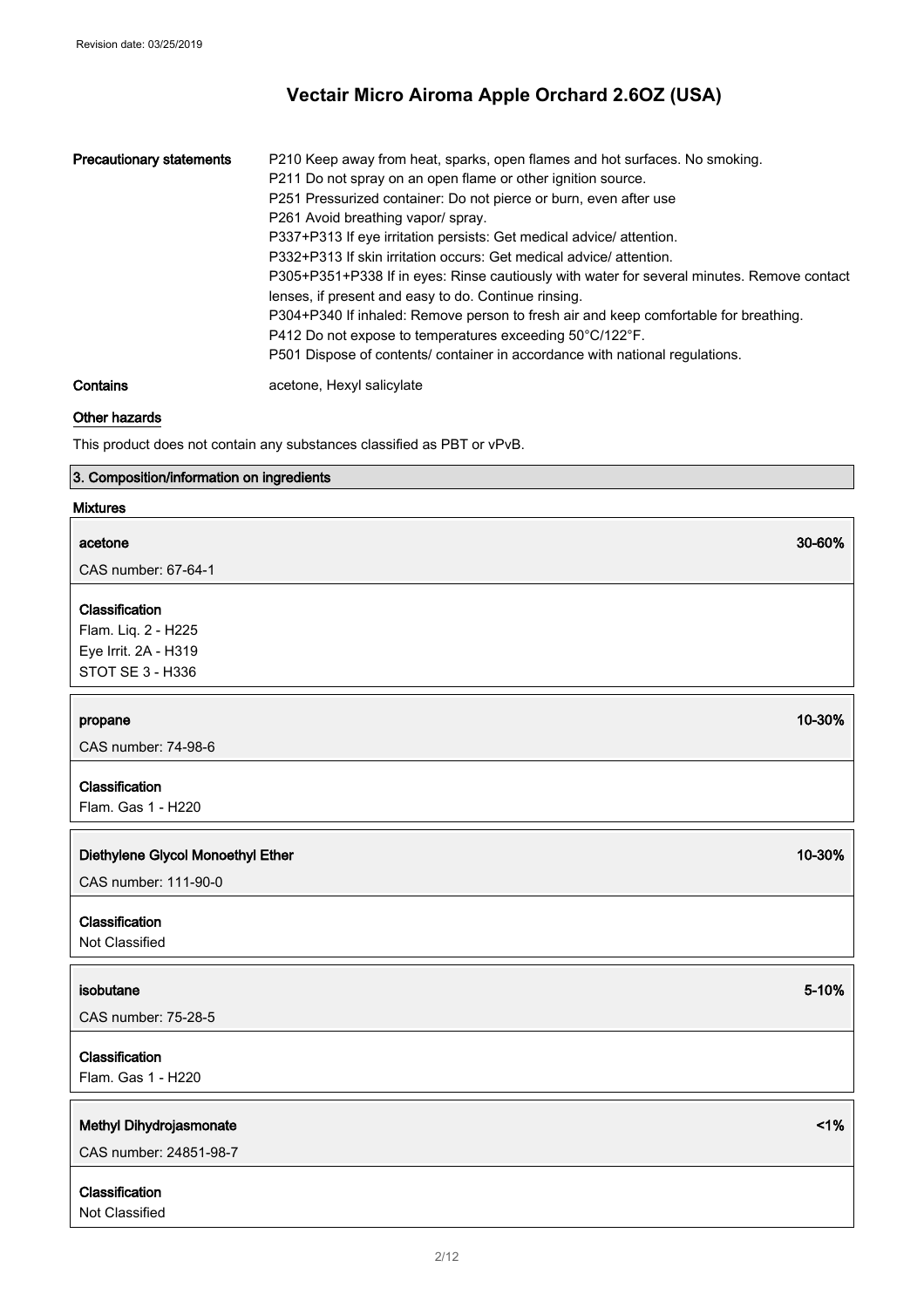| 1,3,4,6,7,8-hexahydro-4,6,6,7,8,8-hexamethylindeno[5,6-<br>clpyran                                                                          | 1%                                                                                                                                                                                                                                                                                                                                                                                                                                                                                                                                                                                                                                                                                                                 |
|---------------------------------------------------------------------------------------------------------------------------------------------|--------------------------------------------------------------------------------------------------------------------------------------------------------------------------------------------------------------------------------------------------------------------------------------------------------------------------------------------------------------------------------------------------------------------------------------------------------------------------------------------------------------------------------------------------------------------------------------------------------------------------------------------------------------------------------------------------------------------|
| CAS number: 1222-05-5                                                                                                                       |                                                                                                                                                                                                                                                                                                                                                                                                                                                                                                                                                                                                                                                                                                                    |
| M factor (Acute) = $1$                                                                                                                      | M factor (Chronic) = $1$                                                                                                                                                                                                                                                                                                                                                                                                                                                                                                                                                                                                                                                                                           |
| Classification<br>Aquatic Acute 1 - H400<br>Aquatic Chronic 1 - H410                                                                        |                                                                                                                                                                                                                                                                                                                                                                                                                                                                                                                                                                                                                                                                                                                    |
| Hexyl salicylate                                                                                                                            | 1%                                                                                                                                                                                                                                                                                                                                                                                                                                                                                                                                                                                                                                                                                                                 |
| CAS number: 6259-76-3                                                                                                                       |                                                                                                                                                                                                                                                                                                                                                                                                                                                                                                                                                                                                                                                                                                                    |
| M factor (Acute) = $1$                                                                                                                      |                                                                                                                                                                                                                                                                                                                                                                                                                                                                                                                                                                                                                                                                                                                    |
| Classification<br>Skin Irrit. 2 - H315<br>Eye Irrit. 2A - H319<br>Skin Sens. 1 - H317<br>Aquatic Acute 1 - H400<br>Aquatic Chronic 2 - H411 |                                                                                                                                                                                                                                                                                                                                                                                                                                                                                                                                                                                                                                                                                                                    |
|                                                                                                                                             | The full text for all hazard statements is displayed in Section 16.                                                                                                                                                                                                                                                                                                                                                                                                                                                                                                                                                                                                                                                |
| 4. First-aid measures                                                                                                                       |                                                                                                                                                                                                                                                                                                                                                                                                                                                                                                                                                                                                                                                                                                                    |
| Description of first aid measures                                                                                                           |                                                                                                                                                                                                                                                                                                                                                                                                                                                                                                                                                                                                                                                                                                                    |
| <b>General information</b>                                                                                                                  | Not considered to be a significant hazard due to the small quantities used. Get medical<br>attention immediately. Show this Safety Data Sheet to the medical personnel.                                                                                                                                                                                                                                                                                                                                                                                                                                                                                                                                            |
| Inhalation                                                                                                                                  | Remove affected person from source of contamination. Move affected person to fresh air and<br>keep warm and at rest in a position comfortable for breathing. Maintain an open airway.<br>Loosen tight clothing such as collar, tie or belt. When breathing is difficult, properly trained<br>personnel may assist affected person by administering oxygen. Place unconscious person on<br>their side in the recovery position and ensure breathing can take place.                                                                                                                                                                                                                                                 |
| Ingestion                                                                                                                                   | Rinse mouth thoroughly with water. Remove any dentures. Give a few small glasses of water<br>or milk to drink. Stop if the affected person feels sick as vomiting may be dangerous. Do not<br>induce vomiting unless under the direction of medical personnel. If vomiting occurs, the head<br>should be kept low so that vomit does not enter the lungs. Never give anything by mouth to an<br>unconscious person. Move affected person to fresh air and keep warm and at rest in a<br>position comfortable for breathing. Place unconscious person on their side in the recovery<br>position and ensure breathing can take place. Maintain an open airway. Loosen tight clothing<br>such as collar, tie or belt. |
| <b>Skin Contact</b>                                                                                                                         | Rinse with water.                                                                                                                                                                                                                                                                                                                                                                                                                                                                                                                                                                                                                                                                                                  |
| Eye contact                                                                                                                                 | Rinse immediately with plenty of water. Remove any contact lenses and open eyelids wide<br>apart. Continue to rinse for at least 10 minutes.                                                                                                                                                                                                                                                                                                                                                                                                                                                                                                                                                                       |
| <b>Protection of first aiders</b>                                                                                                           | First aid personnel should wear appropriate protective equipment during any rescue. If it is<br>suspected that volatile contaminants are still present around the affected person, first aid<br>personnel should wear an appropriate respirator or self-contained breathing apparatus. Wash<br>contaminated clothing thoroughly with water before removing it from the affected person, or<br>wear gloves. It may be dangerous for first aid personnel to carry out mouth-to-mouth<br>resuscitation.                                                                                                                                                                                                               |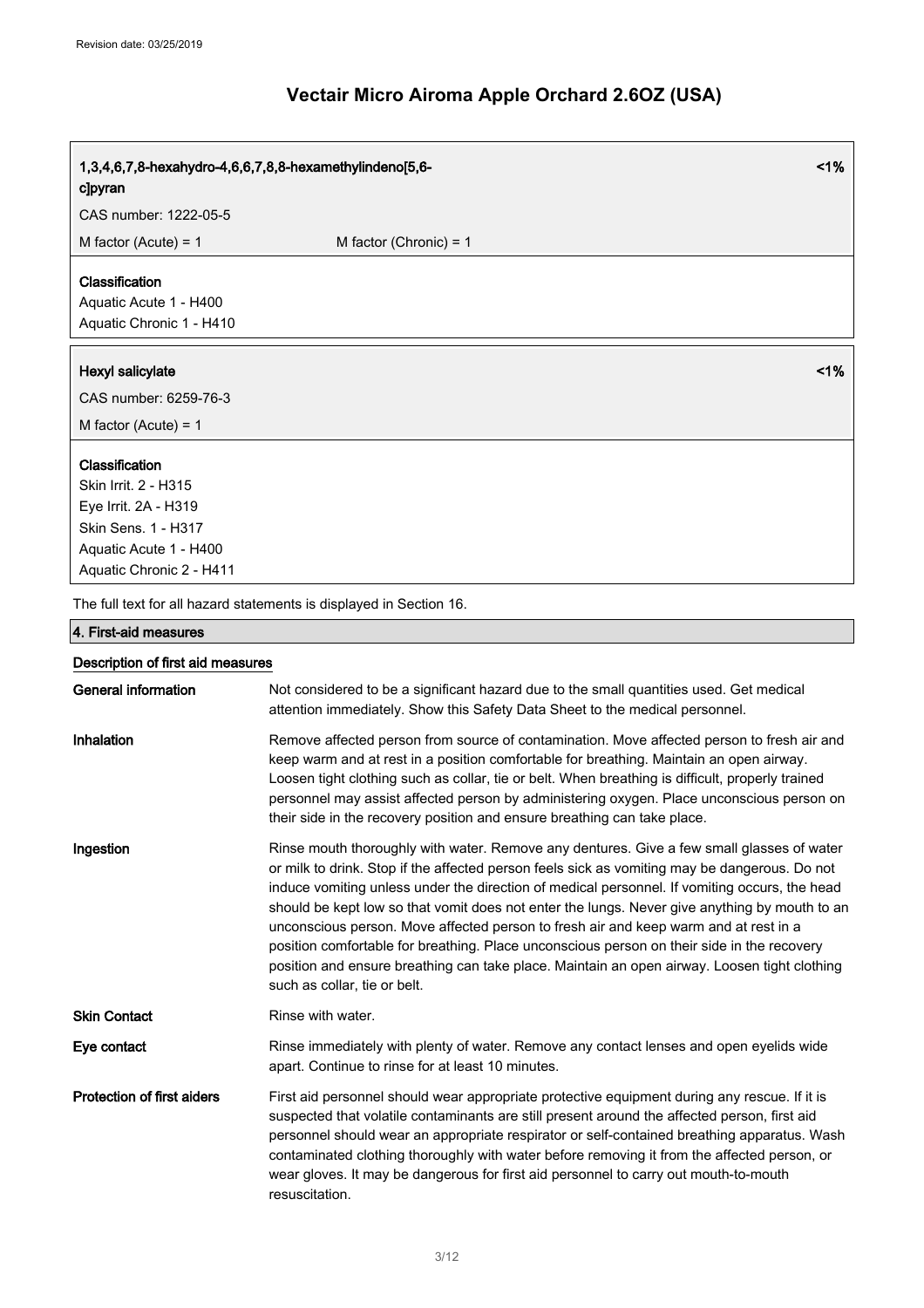## Most important symptoms and effects, both acute and delayed

| <b>General information</b>                            | See Section 11 for additional information on health hazards. The severity of the symptoms<br>described will vary dependent on the concentration and the length of exposure. Not<br>considered to be a significant hazard due to the small quantities used.                                                                                                                                                                                                                                                                                                                                                                                                                                                |  |
|-------------------------------------------------------|-----------------------------------------------------------------------------------------------------------------------------------------------------------------------------------------------------------------------------------------------------------------------------------------------------------------------------------------------------------------------------------------------------------------------------------------------------------------------------------------------------------------------------------------------------------------------------------------------------------------------------------------------------------------------------------------------------------|--|
| Inhalation                                            | A single exposure may cause the following adverse effects: Headache. Nausea, vomiting.<br>Central nervous system depression. Drowsiness, dizziness, disorientation, vertigo. Narcotic<br>effect.                                                                                                                                                                                                                                                                                                                                                                                                                                                                                                          |  |
| Ingestion                                             | Gastrointestinal symptoms, including upset stomach. Fumes from the stomach contents may<br>be inhaled, resulting in the same symptoms as inhalation.                                                                                                                                                                                                                                                                                                                                                                                                                                                                                                                                                      |  |
| <b>Skin contact</b>                                   | Prolonged contact may cause dryness of the skin.                                                                                                                                                                                                                                                                                                                                                                                                                                                                                                                                                                                                                                                          |  |
| Eye contact                                           | Irritating to eyes.                                                                                                                                                                                                                                                                                                                                                                                                                                                                                                                                                                                                                                                                                       |  |
|                                                       | Indication of immediate medical attention and special treatment needed                                                                                                                                                                                                                                                                                                                                                                                                                                                                                                                                                                                                                                    |  |
| Notes for the doctor                                  | Treat symptomatically.                                                                                                                                                                                                                                                                                                                                                                                                                                                                                                                                                                                                                                                                                    |  |
| 5. Fire-fighting measures                             |                                                                                                                                                                                                                                                                                                                                                                                                                                                                                                                                                                                                                                                                                                           |  |
| <b>Extinguishing media</b>                            |                                                                                                                                                                                                                                                                                                                                                                                                                                                                                                                                                                                                                                                                                                           |  |
| Suitable extinguishing media                          | The product is flammable. Extinguish with alcohol-resistant foam, carbon dioxide, dry powder<br>or water fog. Use fire-extinguishing media suitable for the surrounding fire.                                                                                                                                                                                                                                                                                                                                                                                                                                                                                                                             |  |
| Unsuitable extinguishing<br>media                     | Do not use water jet as an extinguisher, as this will spread the fire.                                                                                                                                                                                                                                                                                                                                                                                                                                                                                                                                                                                                                                    |  |
| Special hazards arising from the substance or mixture |                                                                                                                                                                                                                                                                                                                                                                                                                                                                                                                                                                                                                                                                                                           |  |
| Specific hazards                                      | Containers can burst violently or explode when heated, due to excessive pressure build-up.<br>Not considered to be a significant hazard due to the small quantities used.                                                                                                                                                                                                                                                                                                                                                                                                                                                                                                                                 |  |
| <b>Hazardous combustion</b><br>products               | Thermal decomposition or combustion products may include the following substances:<br>Harmful gases or vapors.                                                                                                                                                                                                                                                                                                                                                                                                                                                                                                                                                                                            |  |
| Advice for firefighters                               |                                                                                                                                                                                                                                                                                                                                                                                                                                                                                                                                                                                                                                                                                                           |  |
| Protective actions during<br>firefighting             | Avoid breathing fire gases or vapors. Evacuate area. Keep upwind to avoid inhalation of<br>gases, vapors, fumes and smoke. Ventilate closed spaces before entering them. Cool<br>containers exposed to heat with water spray and remove them from the fire area if it can be<br>done without risk. Cool containers exposed to flames with water until well after the fire is out.<br>If a leak or spill has not ignited, use water spray to disperse vapors and protect men stopping<br>the leak. Avoid discharge to the aquatic environment. Control run-off water by containing and<br>keeping it out of sewers and watercourses. If risk of water pollution occurs, notify appropriate<br>authorities. |  |
| Special protective equipment<br>for firefighters      | Wear positive-pressure self-contained breathing apparatus (SCBA) and appropriate protective<br>clothing. Standard Firefighter's clothing including helmets, protective boots and gloves will<br>provide a basic level of protection for chemical incidents.                                                                                                                                                                                                                                                                                                                                                                                                                                               |  |

6. Accidental release measures

Personal precautions, protective equipment and emergency procedures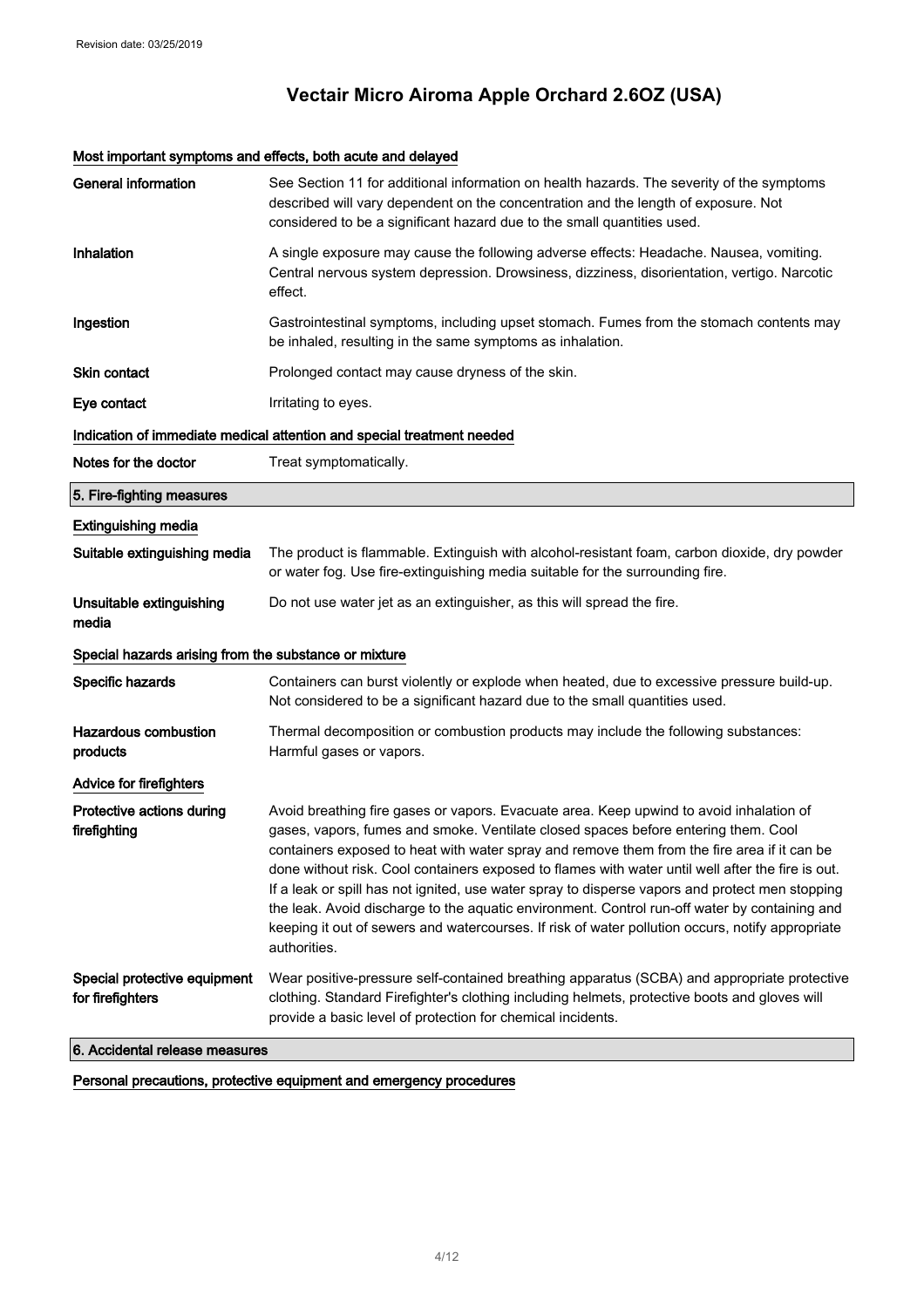| <b>Personal precautions</b> | No action shall be taken without appropriate training or involving any personal risk. Keep<br>unnecessary and unprotected personnel away from the spillage. Wear protective clothing as<br>described in Section 8 of this safety data sheet. Follow precautions for safe handling<br>described in this safety data sheet. Wash thoroughly after dealing with a spillage. Ensure<br>procedures and training for emergency decontamination and disposal are in place. Do not<br>touch or walk into spilled material. Evacuate area. Risk of explosion. Provide adequate<br>ventilation. No smoking, sparks, flames or other sources of ignition near spillage. Promptly<br>remove any clothing that becomes contaminated. Avoid inhalation of dust and vapors. Use<br>suitable respiratory protection if ventilation is inadequate. Avoid contact with eyes and<br>prolonged skin contact. |
|-----------------------------|------------------------------------------------------------------------------------------------------------------------------------------------------------------------------------------------------------------------------------------------------------------------------------------------------------------------------------------------------------------------------------------------------------------------------------------------------------------------------------------------------------------------------------------------------------------------------------------------------------------------------------------------------------------------------------------------------------------------------------------------------------------------------------------------------------------------------------------------------------------------------------------|
|-----------------------------|------------------------------------------------------------------------------------------------------------------------------------------------------------------------------------------------------------------------------------------------------------------------------------------------------------------------------------------------------------------------------------------------------------------------------------------------------------------------------------------------------------------------------------------------------------------------------------------------------------------------------------------------------------------------------------------------------------------------------------------------------------------------------------------------------------------------------------------------------------------------------------------|

## Environmental precautions

Environmental precautions Avoid discharge into drains or watercourses or onto the ground. Avoid discharge to the aquatic environment.

## Methods and material for containment and cleaning up

| Methods for cleaning up | Wear protective clothing as described in Section 8 of this safety data sheet. Clear up spills  |
|-------------------------|------------------------------------------------------------------------------------------------|
|                         | immediately and dispose of waste safely. Eliminate all ignition sources if safe to do so. No   |
|                         | smoking, sparks, flames or other sources of ignition near spillage. Small Spillages: Collect   |
|                         | spillage. Large Spillages: Absorb spillage with non-combustible, absorbent material. The       |
|                         | contaminated absorbent may pose the same hazard as the spilled material. Collect and place     |
|                         | in suitable waste disposal containers and seal securely. Label the containers containing waste |
|                         | and contaminated materials and remove from the area as soon as possible. Flush                 |
|                         | contaminated area with plenty of water. Wash thoroughly after dealing with a spillage.         |
|                         | Dangerous for the environment. Do not empty into drains. For waste disposal, see Section 13.   |
|                         |                                                                                                |

Reference to other sections For personal protection, see Section 8. See Section 11 for additional information on health hazards. See Section 12 for additional information on ecological hazards. For waste disposal, see Section 13.

| 7. Handling and storage |  |
|-------------------------|--|
|                         |  |

| Read and follow manufacturer's recommendations. Wear protective clothing as described in<br>Section 8 of this safety data sheet. Keep away from food, drink and animal feeding stuffs.<br>Handle all packages and containers carefully to minimize spills. Keep container tightly sealed<br>when not in use. Avoid the formation of mists. The product is flammable. Keep away from<br>heat, hot surfaces, sparks, open flames and other ignition sources. No smoking. Avoid<br>discharge to the aquatic environment. Do not handle until all safety precautions have been<br>read and understood. Do not handle broken packages without protective equipment. |
|----------------------------------------------------------------------------------------------------------------------------------------------------------------------------------------------------------------------------------------------------------------------------------------------------------------------------------------------------------------------------------------------------------------------------------------------------------------------------------------------------------------------------------------------------------------------------------------------------------------------------------------------------------------|
| Wash promptly if skin becomes contaminated. Take off contaminated clothing and wash<br>before reuse. Wash contaminated clothing before reuse. Do not eat, drink or smoke when<br>using this product. Wash at the end of each work shift and before eating, smoking and using<br>the toilet. Change work clothing daily before leaving workplace.                                                                                                                                                                                                                                                                                                               |
| Conditions for safe storage, including any incompatibilities                                                                                                                                                                                                                                                                                                                                                                                                                                                                                                                                                                                                   |
| Store locked up. Keep away from oxidizing materials, heat and flames. Keep only in the<br>original container. Keep container tightly closed, in a cool, well ventilated place. Keep<br>containers upright. Protect containers from damage. Protect from sunlight. Do not expose to<br>temperatures exceeding 50°C/122°F. Utilize retaining walls to prevent soil and water pollution<br>in the event of spillage. The storage area floor should be leak-tight, jointless and not<br>absorbent.                                                                                                                                                                 |
|                                                                                                                                                                                                                                                                                                                                                                                                                                                                                                                                                                                                                                                                |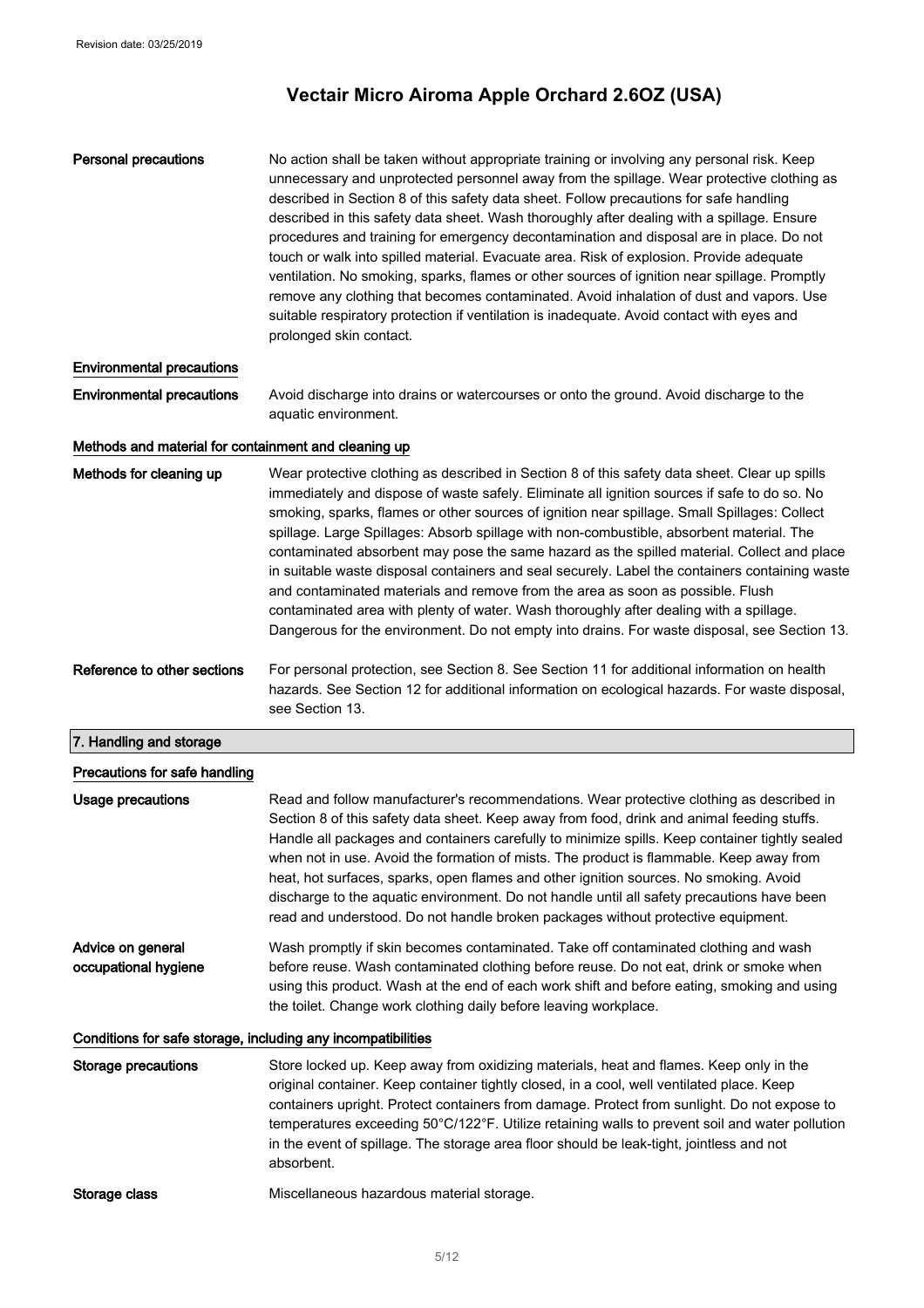## Specific end uses(s)

Specific end use(s) The identified uses for this product are detailed in Section 1.

## 8. Exposure controls/Personal protection

 $\bigodot$ 

## Exposure controls

#### Protective equipment



| Appropriate engineering<br>controls       | Provide adequate ventilation. Personal, workplace environment or biological monitoring may<br>be required to determine the effectiveness of the ventilation or other control measures and/or<br>the necessity to use respiratory protective equipment. Use process enclosures, local exhaust<br>ventilation or other engineering controls as the primary means to minimize worker exposure.<br>Personal protective equipment should only be used if worker exposure cannot be controlled<br>adequately by the engineering control measures. Ensure control measures are regularly<br>inspected and maintained. Ensure operatives are trained to minimize exposure.                                                                          |
|-------------------------------------------|---------------------------------------------------------------------------------------------------------------------------------------------------------------------------------------------------------------------------------------------------------------------------------------------------------------------------------------------------------------------------------------------------------------------------------------------------------------------------------------------------------------------------------------------------------------------------------------------------------------------------------------------------------------------------------------------------------------------------------------------|
| Eye/face protection                       | Eyewear complying with an approved standard should be worn if a risk assessment indicates<br>eye contact is possible. Personal protective equipment for eye and face protection should<br>comply with OSHA 1910.133. Wear tight-fitting, chemical splash goggles or face shield. If<br>inhalation hazards exist, a full-face respirator may be required instead.                                                                                                                                                                                                                                                                                                                                                                            |
| Hand protection                           | Chemical-resistant, impervious gloves complying with an approved standard should be worn if<br>a risk assessment indicates skin contact is possible. The most suitable glove should be<br>chosen in consultation with the glove supplier/manufacturer, who can provide information<br>about the breakthrough time of the glove material. To protect hands from chemicals, gloves<br>should comply with OSHA 1910.138 and be demonstrated to be impervious to the chemical<br>and resist degradation. Considering the data specified by the glove manufacturer, check<br>during use that the gloves are retaining their protective properties and change them as soon<br>as any deterioration is detected. Frequent changes are recommended. |
| Other skin and body<br>protection         | Appropriate footwear and additional protective clothing complying with an approved standard<br>should be worn if a risk assessment indicates skin contamination is possible.                                                                                                                                                                                                                                                                                                                                                                                                                                                                                                                                                                |
| Hygiene measures                          | Provide eyewash station and safety shower. Contaminated work clothing should not be<br>allowed out of the workplace. Wash contaminated clothing before reuse. Clean equipment<br>and the work area every day. Good personal hygiene procedures should be implemented.<br>Wash at the end of each work shift and before eating, smoking and using the toilet. When<br>using do not eat, drink or smoke. Preventive industrial medical examinations should be carried<br>out. Warn cleaning personnel of any hazardous properties of the product.                                                                                                                                                                                             |
| <b>Respiratory protection</b>             | Respiratory protection complying with an approved standard should be worn if a risk<br>assessment indicates inhalation of contaminants is possible. Ensure all respiratory protective<br>equipment is suitable for its intended use and is NIOSH approved. Check that the respirator<br>fits tightly and the filter is changed regularly. Gas and combination filter cartridges should<br>comply with OSHA 1910.134. Full face mask respirators with replaceable filter cartridges<br>should comply with OSHA 1910.134. Half mask and quarter mask respirators with replaceable<br>filter cartridges should comply with OSHA 1910.134.                                                                                                      |
| <b>Environmental exposure</b><br>controls | Keep container tightly sealed when not in use. Emissions from ventilation or work process<br>equipment should be checked to ensure they comply with the requirements of environmental<br>protection legislation. In some cases, fume scrubbers, filters or engineering modifications to<br>the process equipment will be necessary to reduce emissions to acceptable levels.                                                                                                                                                                                                                                                                                                                                                                |

## 9. Physical and chemical properties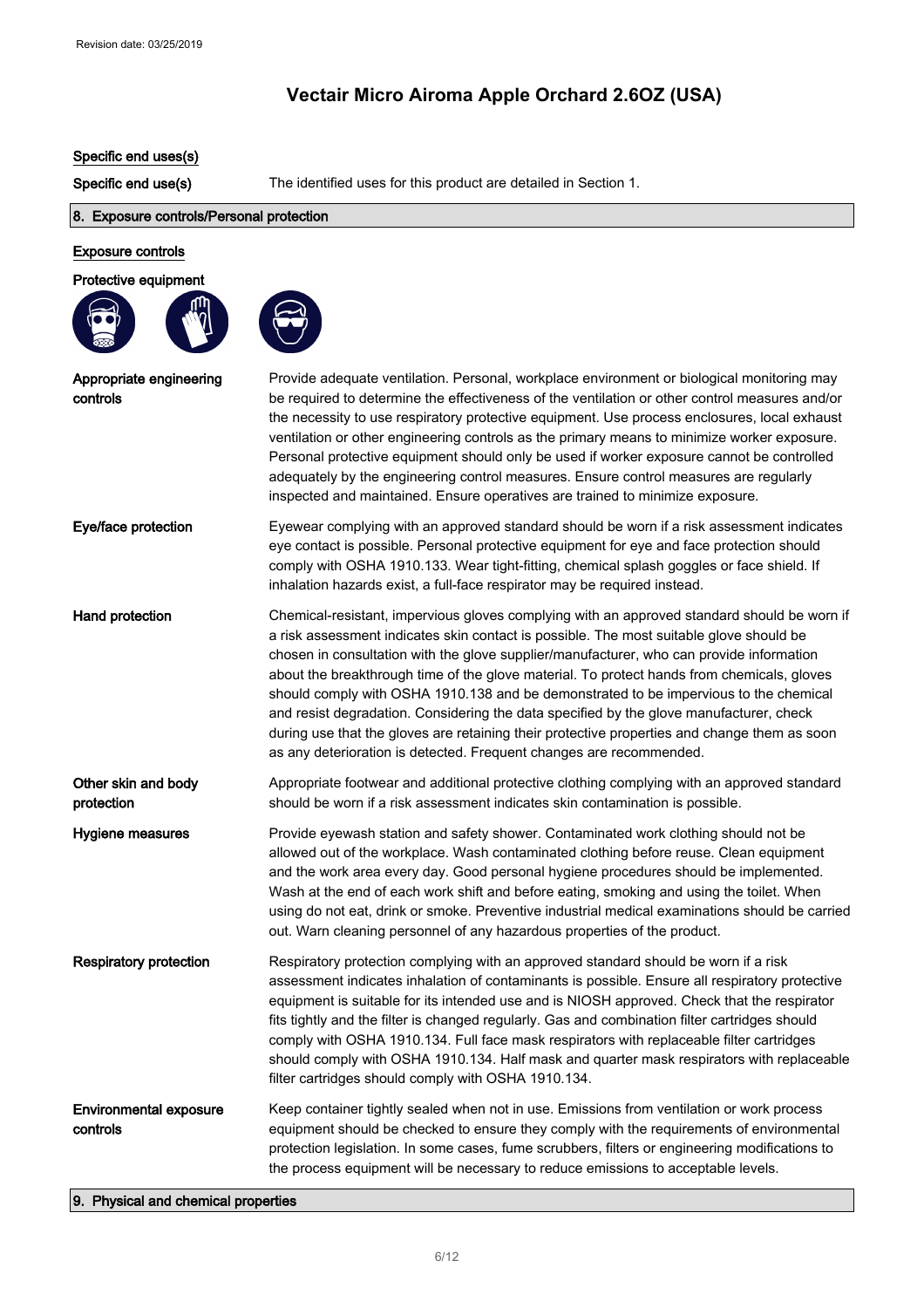| Appearance                            | Aerosol.                                                                                                                                                               |
|---------------------------------------|------------------------------------------------------------------------------------------------------------------------------------------------------------------------|
| Color                                 | Colorless.                                                                                                                                                             |
| Odor                                  | Perfume.                                                                                                                                                               |
| <b>Odor threshold</b>                 | Not known.                                                                                                                                                             |
| pH                                    | Not applicable.                                                                                                                                                        |
| <b>Melting point</b>                  | Not known.                                                                                                                                                             |
| Initial boiling point and range       | 86.04°C @                                                                                                                                                              |
| Flash point                           | $-104.4^{\circ}$ C                                                                                                                                                     |
| <b>Evaporation rate</b>               | Not known.                                                                                                                                                             |
| Flammability (solid, gas)             | Not known.                                                                                                                                                             |
| Vapor pressure                        | 448175 Pa @ 20°C                                                                                                                                                       |
| Vapor density                         | Not known.                                                                                                                                                             |
| <b>Relative density</b>               | Not known.                                                                                                                                                             |
| Solubility(ies)                       | Not available.                                                                                                                                                         |
| Auto-ignition temperature             | 417°C/782°F                                                                                                                                                            |
| <b>Decomposition Temperature</b>      | Not known.                                                                                                                                                             |
| <b>Viscosity</b>                      | Not known.                                                                                                                                                             |
| <b>Explosive properties</b>           | Not known.                                                                                                                                                             |
| <b>Oxidizing properties</b>           | Does not meet the criteria for classification as oxidizing.                                                                                                            |
| 10. Stability and reactivity          |                                                                                                                                                                        |
| Reactivity                            | There are no known reactivity hazards associated with this product.                                                                                                    |
| <b>Stability</b>                      | Stable at normal ambient temperatures and when used as recommended. Stable under the<br>prescribed storage conditions.                                                 |
| Possibility of hazardous<br>reactions | The following materials may react strongly with the product: Oxidizing agents.                                                                                         |
| Conditions to avoid                   | Avoid heat. Containers can burst violently or explode when heated, due to excessive pressure<br>build-up.                                                              |
| Materials to avoid                    | No specific material or group of materials is likely to react with the product to produce a<br>hazardous situation.                                                    |
| Hazardous decomposition<br>products   | Does not decompose when used and stored as recommended. Thermal decomposition or<br>combustion products may include the following substances: Harmful gases or vapors. |
| 11. Toxicological information         |                                                                                                                                                                        |
| Information on toxicological effects  |                                                                                                                                                                        |
| Acute toxicity - oral                 |                                                                                                                                                                        |

## Information on basic physical and chemical properties

Notes (oral LD<sub>so</sub>) Based on available data the classification criteria are not met.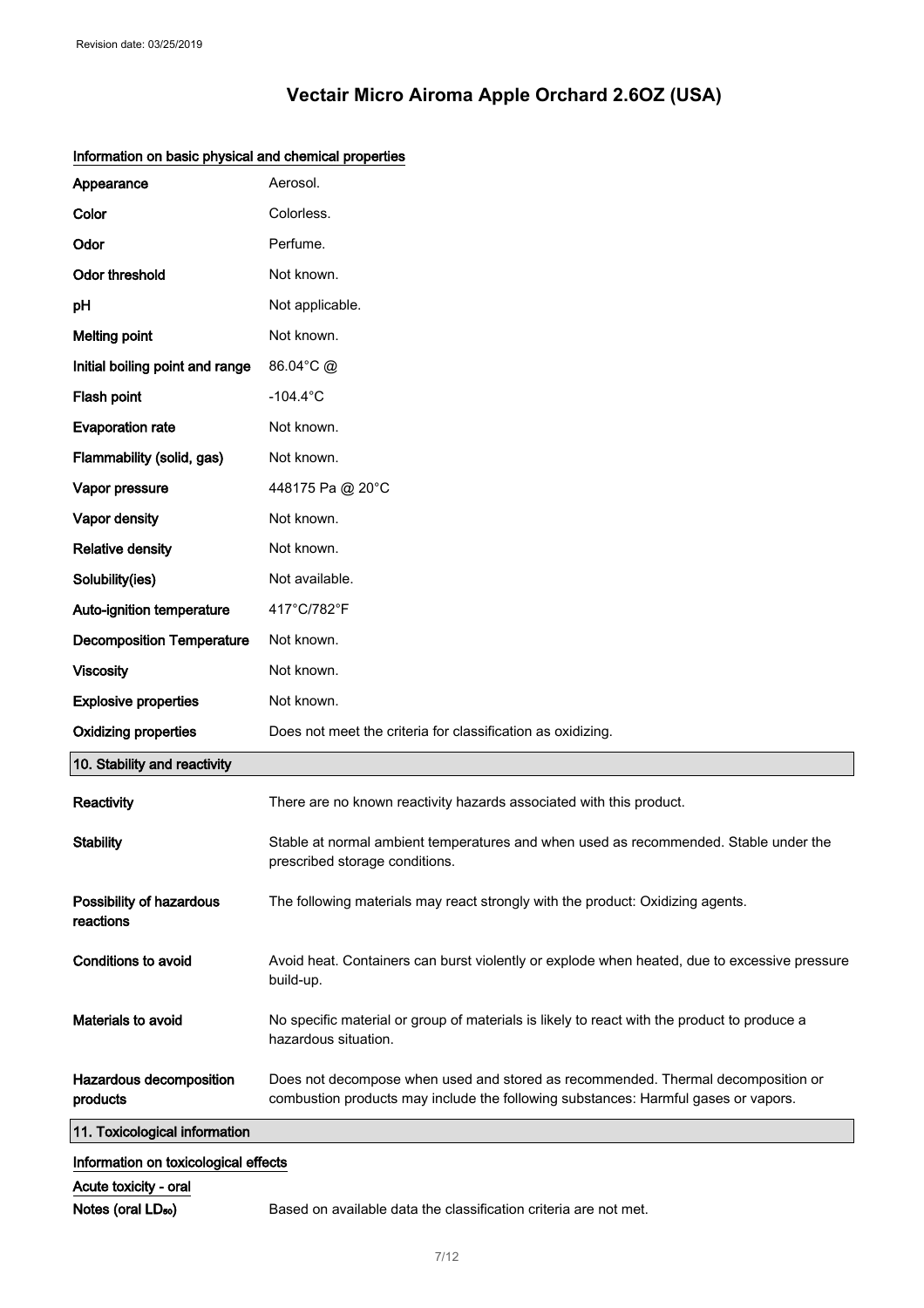| Acute toxicity - dermal                                                    |                                                                                                                                                                                                  |
|----------------------------------------------------------------------------|--------------------------------------------------------------------------------------------------------------------------------------------------------------------------------------------------|
| Notes (dermal LD <sub>50</sub> )                                           | Based on available data the classification criteria are not met.                                                                                                                                 |
| <b>Acute toxicity - inhalation</b><br>Notes (inhalation LC <sub>50</sub> ) | Based on available data the classification criteria are not met.                                                                                                                                 |
| <b>Skin corrosion/irritation</b><br>Animal data                            | Based on available data the classification criteria are not met.                                                                                                                                 |
| Serious eye damage/irritation<br>Serious eye damage/irritation             | Causes serious eye irritation.                                                                                                                                                                   |
| <b>Respiratory sensitization</b><br>Respiratory sensitization              | Based on available data the classification criteria are not met.                                                                                                                                 |
| <b>Skin sensitization</b><br><b>Skin sensitization</b>                     | Based on available data the classification criteria are not met.                                                                                                                                 |
| Germ cell mutagenicity<br>Genotoxicity - in vitro                          | Based on available data the classification criteria are not met.                                                                                                                                 |
| Carcinogenicity<br>Carcinogenicity                                         | Based on available data the classification criteria are not met.                                                                                                                                 |
| <b>IARC carcinogenicity</b>                                                | None of the ingredients are listed or exempt.                                                                                                                                                    |
| Reproductive toxicity<br>Reproductive toxicity - fertility                 | Based on available data the classification criteria are not met.                                                                                                                                 |
| Reproductive toxicity -<br>development                                     | Based on available data the classification criteria are not met.                                                                                                                                 |
| Specific target organ toxicity - single exposure                           |                                                                                                                                                                                                  |
| STOT - single exposure                                                     | STOT SE 3 - H336 May cause drowsiness or dizziness.                                                                                                                                              |
| <b>Target organs</b>                                                       | Central nervous system                                                                                                                                                                           |
| Specific target organ toxicity - repeated exposure                         |                                                                                                                                                                                                  |
| STOT - repeated exposure                                                   | Not classified as a specific target organ toxicant after repeated exposure.                                                                                                                      |
| <b>Aspiration hazard</b><br>Aspiration hazard                              | Based on available data the classification criteria are not met.                                                                                                                                 |
| <b>General information</b>                                                 | The severity of the symptoms described will vary dependent on the concentration and the<br>length of exposure.                                                                                   |
| Inhalation                                                                 | A single exposure may cause the following adverse effects: Headache. Nausea, vomiting.<br>Central nervous system depression. Drowsiness, dizziness, disorientation, vertigo. Narcotic<br>effect. |
| Ingestion                                                                  | Gastrointestinal symptoms, including upset stomach. Fumes from the stomach contents may<br>be inhaled, resulting in the same symptoms as inhalation.                                             |
| <b>Skin Contact</b>                                                        | Prolonged contact may cause dryness of the skin.                                                                                                                                                 |
| Eye contact                                                                | Irritating to eyes.                                                                                                                                                                              |
| Route of exposure                                                          | Ingestion Inhalation Skin and/or eye contact                                                                                                                                                     |
| <b>Target Organs</b>                                                       | Central nervous system                                                                                                                                                                           |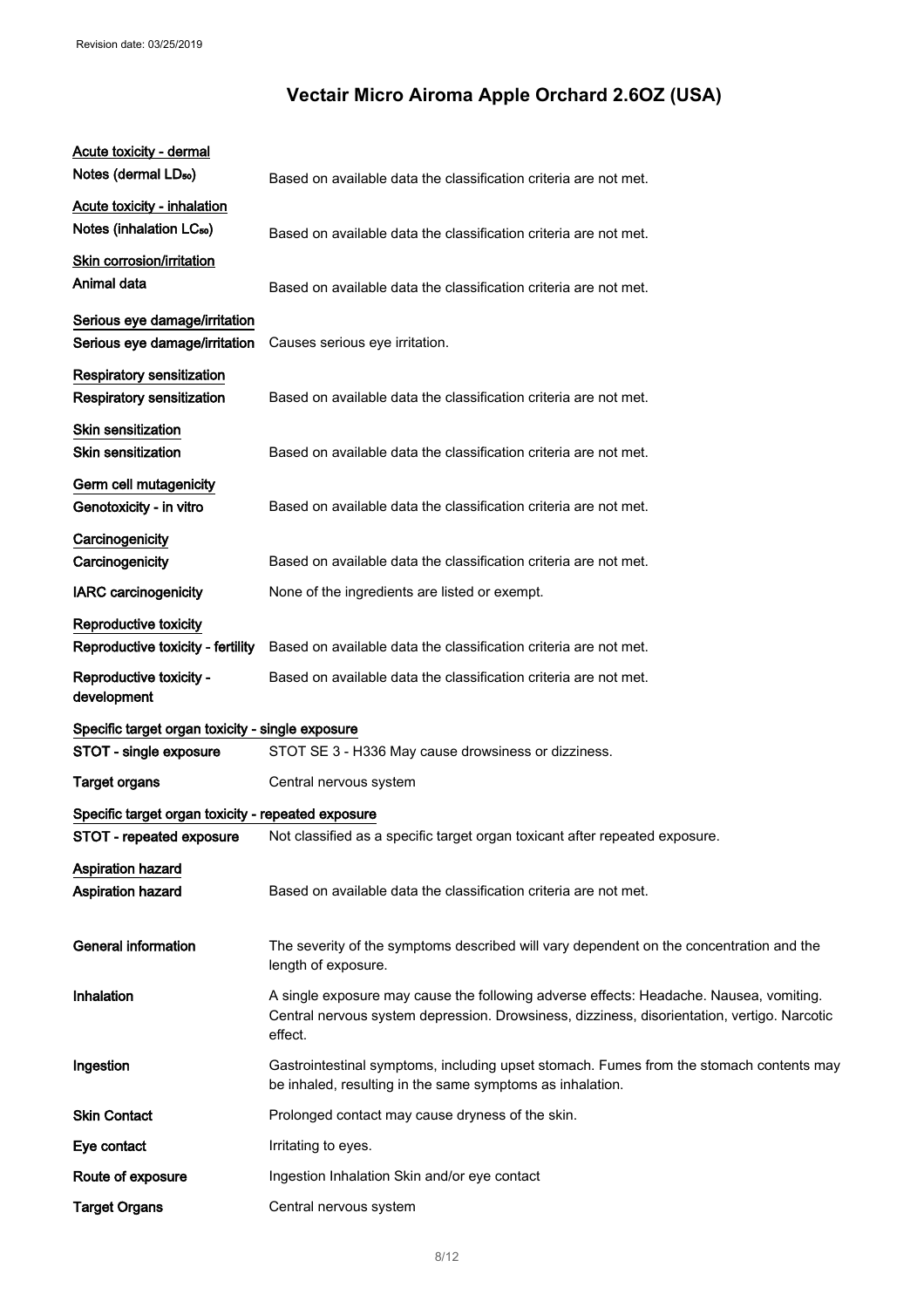# 12. Ecological information Ecotoxicity Not considered to be a significant hazard due to the small quantities used. Toxicity **Aquatic Chronic 3 - H412 Harmful to aquatic life with long lasting effects.** Persistence and degradability Persistence and degradability The degradability of the product is not known. Bioaccumulative potential Bio-Accumulative Potential No data available on bioaccumulation. Mobility in soil Mobility The product is water-soluble and may spread in water systems. Volatile liquid. The product contains organic solvents which will evaporate easily from all surfaces. Other adverse effects Other adverse effects None known. 13. Disposal considerations Waste treatment methods General information The generation of waste should be minimized or avoided wherever possible. Reuse or recycle products wherever possible. This material and its container must be disposed of in a safe way. Disposal of this product, process solutions, residues and by-products should at all times comply with the requirements of environmental protection and waste disposal legislation and any local authority requirements. When handling waste, the safety precautions applying to handling of the product should be considered. Care should be taken when handling emptied containers that have not been thoroughly cleaned or rinsed out. Empty containers or liners may retain some product residues and hence be potentially hazardous. Disposal methods Dispose of surplus products and those that cannot be recycled via a licensed waste disposal contractor. Waste, residues, empty containers, discarded work clothes and contaminated cleaning materials should be collected in designated containers, labeled with their contents. Waste packaging should be collected for reuse or recycling. Incineration or landfill should only be considered when recycling is not feasible. 14. Transport information UN Number UN No. (TDG) 1950 UN No. (IMDG) 1950 UN No. (ICAO) 1950 UN proper shipping name Proper shipping name (TDG) AEROSOLS Proper shipping name (IMDG) AEROSOLS Proper shipping name (ICAO) AEROSOLS Transport hazard class(es) TDG class 2.1 TDG label(s) 2.1 IMDG Class 2.1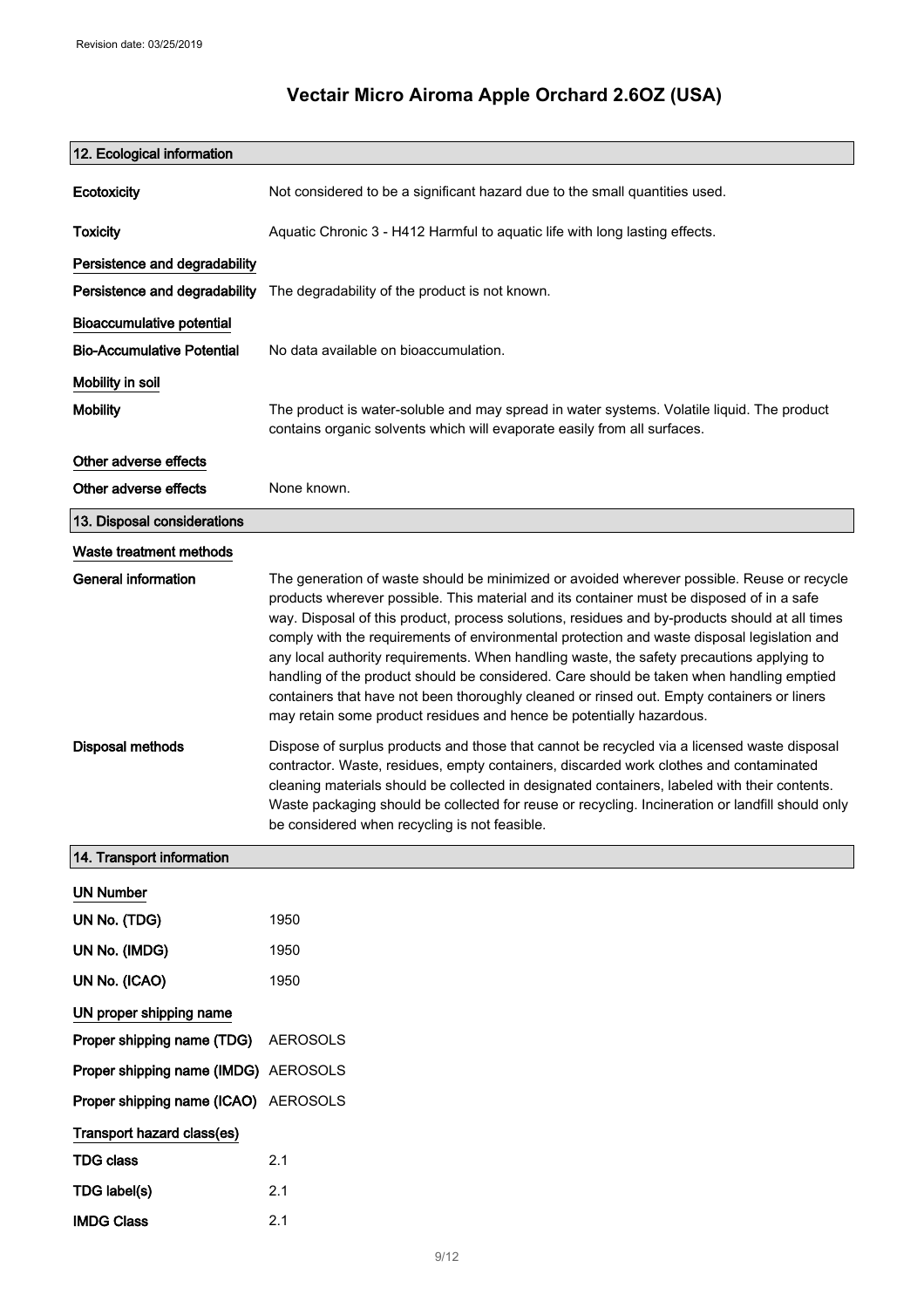ICAO class/division 2.1

#### Transport labels



#### Environmental hazards

Environmentally Hazardous Substance No.

#### Special precautions for user

EmS F-D, S-U

## 15. Regulatory information

#### US Federal Regulations

#### SARA Section 302 Extremely Hazardous Substances Tier II Threshold Planning Quantities

None of the ingredients are listed or exempt.

#### CERCLA/Superfund, Hazardous Substances/Reportable Quantities (EPA)

None of the ingredients are listed or exempt.

#### SARA Extremely Hazardous Substances EPCRA Reportable Quantities

None of the ingredients are listed or exempt.

#### SARA 313 Emission Reporting

The following ingredients are listed or exempt:

Diethylene Glycol Monoethyl Ether 1.0 %

#### CAA Accidental Release Prevention

None of the ingredients are listed or exempt.

#### FDA - Essential Chemical

None of the ingredients are listed or exempt.

#### FDA - Precursor Chemical

None of the ingredients are listed or exempt.

### SARA (311/312) Hazard Categories

None of the ingredients are listed or exempt.

#### OSHA Highly Hazardous Chemicals

None of the ingredients are listed or exempt.

#### US State Regulations

#### California Proposition 65 Carcinogens and Reproductive Toxins

None of the ingredients are listed or exempt.

#### California Air Toxics "Hot Spots" (A-I)

The following ingredients are listed or exempt:

Diethylene Glycol Monoethyl Ether Present.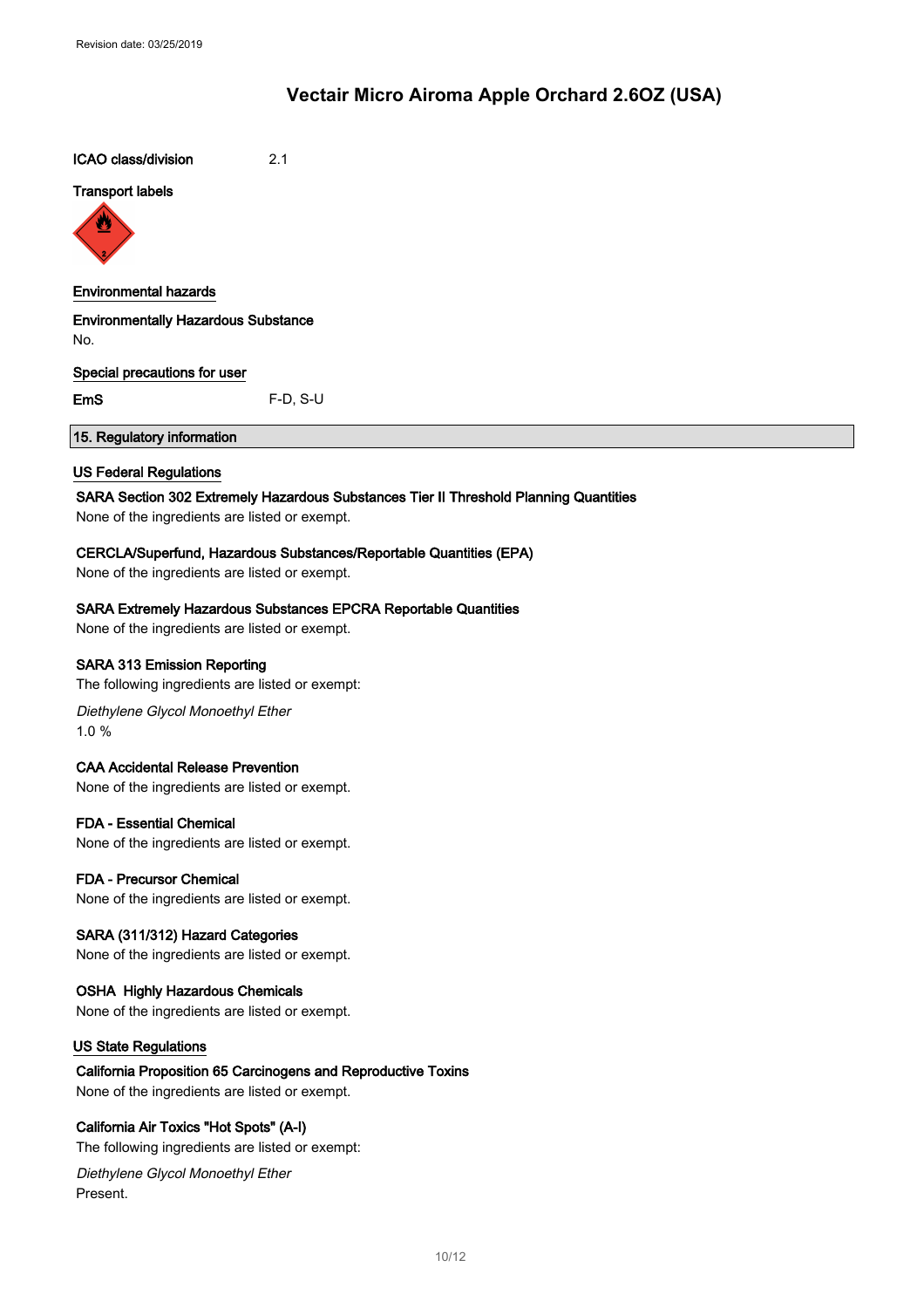California Air Toxics "Hot Spots" (A-II) None of the ingredients are listed or exempt.

California Directors List of Hazardous Substances None of the ingredients are listed or exempt.

Massachusetts "Right To Know" List None of the ingredients are listed or exempt.

Rhode Island "Right To Know" List None of the ingredients are listed or exempt.

## Minnesota "Right To Know" List

The following ingredients are listed or exempt:

Diethylene Glycol Monoethyl Ether Present.

### New Jersey "Right To Know" List

None of the ingredients are listed or exempt.

## Pennsylvania "Right To Know" List

None of the ingredients are listed or exempt.

### Inventories

#### US - TSCA

The following ingredients are listed or exempt:

Methyl Dihydrojasmonate Present.

Diethylene Glycol Monoethyl Ether Present.

Hexyl salicylate Present.

## US - TSCA 12(b) Export Notification

None of the ingredients are listed or exempt.

| 16. Other information  |                                                                                                                             |  |
|------------------------|-----------------------------------------------------------------------------------------------------------------------------|--|
| General information    | This product is considered to be a small package and is labeled according to the relevant<br>provisions of the legislation. |  |
| <b>Training advice</b> | Read and follow manufacturer's recommendations. Only trained personnel should use this<br>material.                         |  |
| <b>Revision date</b>   | 03/25/2019                                                                                                                  |  |
| SDS No.                | 4865                                                                                                                        |  |